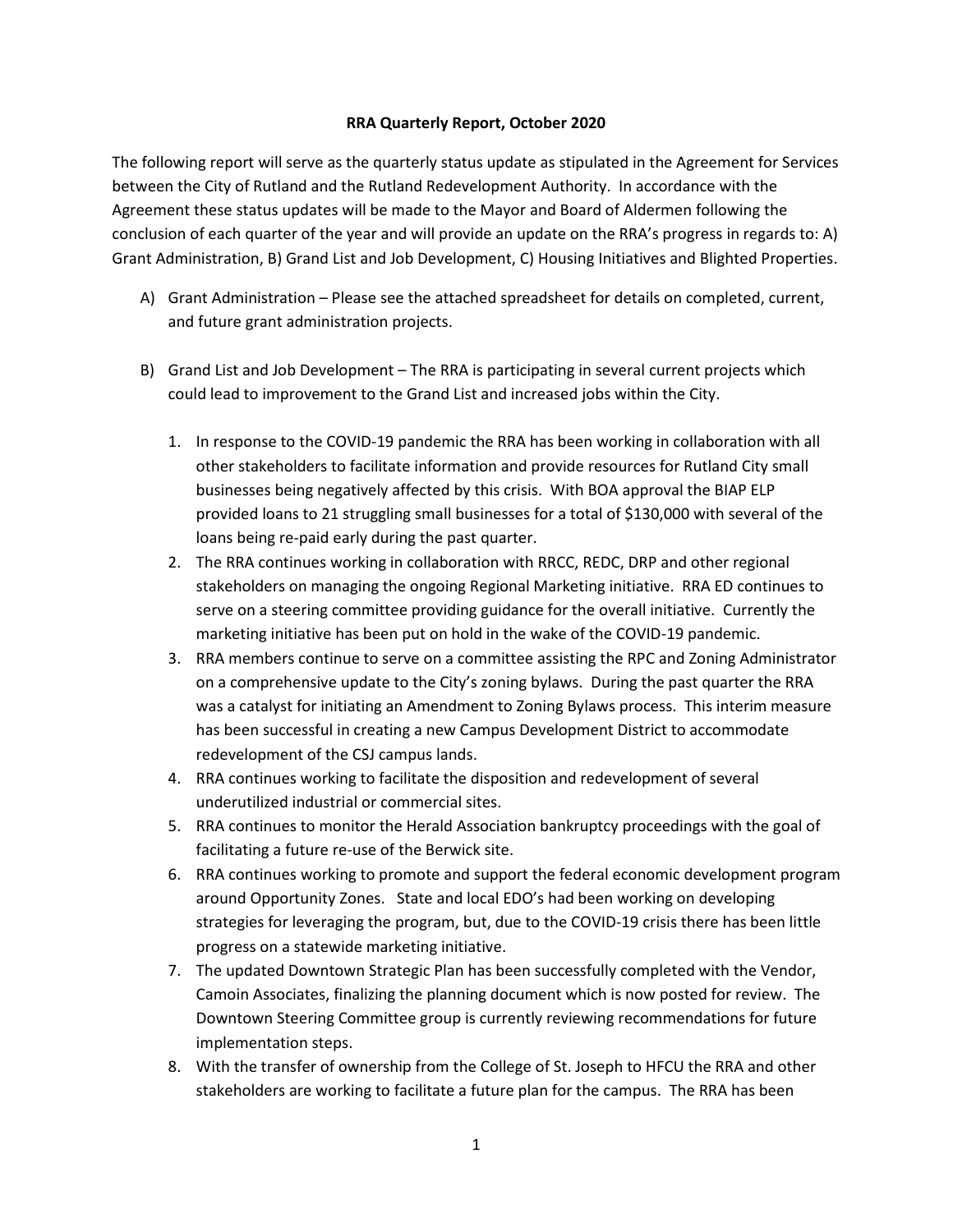working with other City stakeholders on an acquisition plan for the City to purchase the former Athletic Center and surrounding lands from current owner HFCU. The City/RRA applied for, and has been awarded, a \$350,000 grant from the Northern Borders Regional Commission to help fund acquisition of the CSJ Community Center. RRA Director is assisting with pre-purchase planning as the Rutland City voters are asked to approve a bond for the balance of the acquisition cost on November 3rd. The RRA has also been involved in ongoing discussions with a prospective senior housing developer who has begun the planning process for redevelopment of the remaining portion of the campus.

- 9. The annual maintenance of existing gateway bump-outs has been determined with RRA working to facilitate an agreement between the Rec and Parks Dept. and a local landscaping company to maintain these areas for the 2020 season. These areas have been well maintained throughout the summer.
- 10. The RRA, in collaboration with DRP, RRPC and other City stakeholders developed a successful Center Street modification "pilot project" to allow expanded outdoor seating for restaurants and bars and enhance pedestrian activity and commerce downtown. Changes to the street included limiting lane width and parking modifications, creating multiple "parklet" dining areas, and enhancing streetscape aesthetics with new plants, trees, and street painting. The pilot initiative was evaluated in September and the BOA made the decision to seek grant funds and commit resources to further planning for future implementation. The RRA and RRPC worked together to apply for a \$36,000 scoping study grant through VTrans with award notification expected in November.
- 11. The RRA and DRP are working together on a Downtown Pedestrian Wayfinding Sign initiative. In the past quarter an RFP was developed and vendor bids solicited for the project. Vendor selection is expected in October with implementation of the new signage expected in spring 2021.
- C) Housing Initiatives and Blighted Properties The following progress has been made towards the remediation of Rutland City's vacant and blighted properties and focus on improving City housing.
	- 1. RRA continues to work with the Rutland County Parent Child Center as they strive to overcome issues before beginning their planned implementation rehab work at 16 Chaplin Ave. Project is currently seeking funding through USDA Rural Development with a feasibility study being required before a loan will be offered.
	- 2. RRA continues working with RRPC on brownfield remediation initiatives with the RRA director serving on the brownfield steering committee.
	- 3. RRA continues to facilitate the city owned property disposition process with ongoing review and recommendations and the RRA ED and Board Chairman serving on the steering committee reviewing and recommending applications for the purchase of city owned properties.